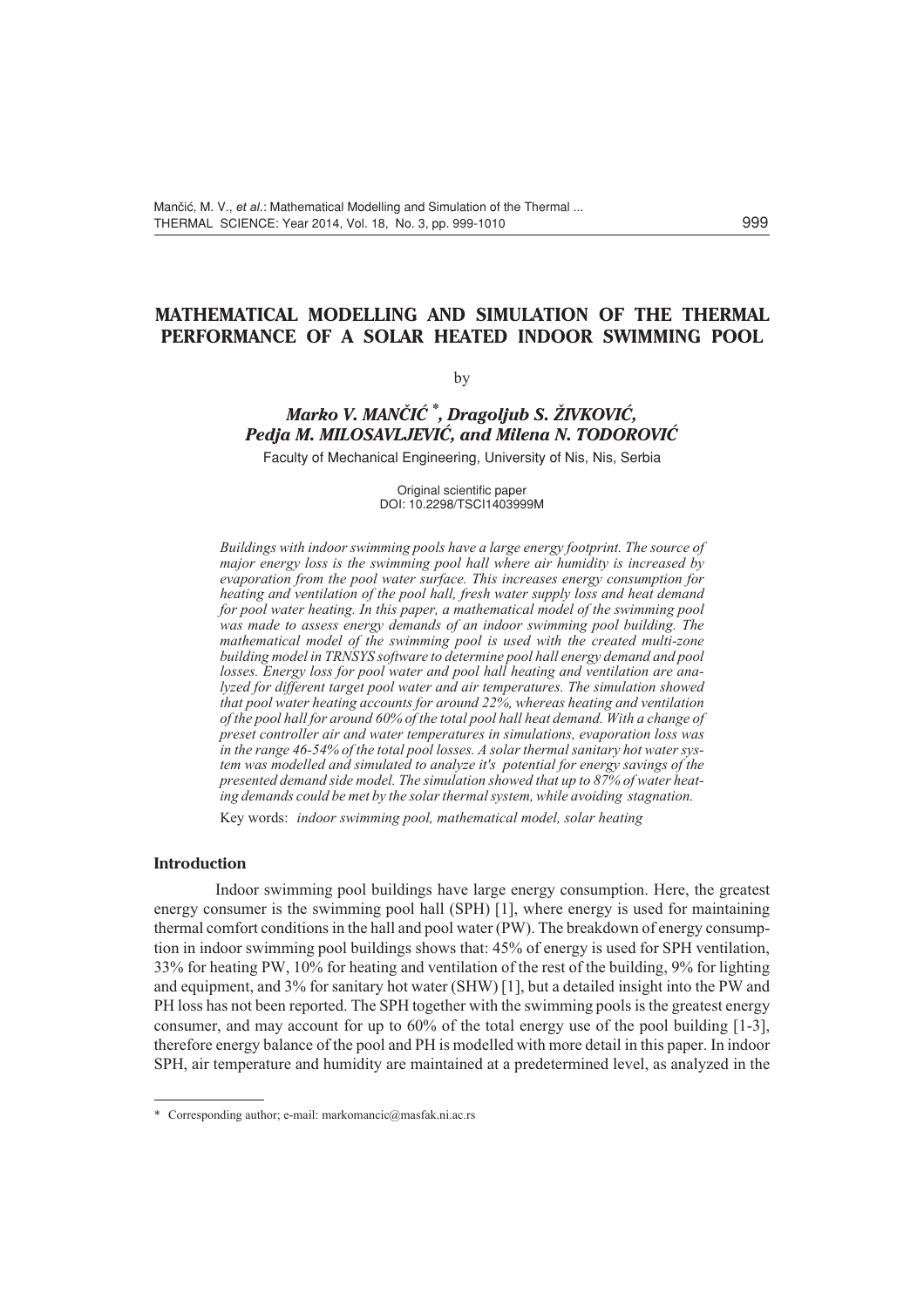paper. Pool water heating and pool hall air heating using heating, ventilation and air conditioning (HVAC) equipment increases water evaporation and relative air humidity, which raises energy demands of the building. A careful design and control of the HVAC system is needed to maintain water and air temperatures and air humidity at optimal levels for efficient operation. In this paper, target values of PW and SPH air temperatures were varied in the simulations to determine their impact on energy losses and address the problem of optimal values of these parameters. Energy balance models are usually a starting point of any performance, design or energy efficiency analysis of swimming pools [2, 4-6], but the impact of desired air and water temperatures on the SPH energy balance was not considered. The highest thermal loads in indoor swimming pools, often originate from water evaporation from the pool water surface, but the effect of evaporation is difficult to model with precision [7].

Due to a similar profile of heat demand and available solar radiation, solar energy has been used to heat swimming pools for decades. The utilization of solar energy, due to relatively low temperatures at the demand side, is especially significant for open swimming pools. In 1963, Czarnecki [8] proposed a method for solar heating of outdoor swimming pools using a transparent plastic pool cover, which raised solar radiation gains while reducing evaporative loss. Szeicz and McMonagle [9] made an energy balance of urban swimming pool in 1982, and found the use of solar collectors and pool blankets to be most effective. The performance of an open absorption system and mechanical heat pump for use in indoor swimming pool was analyzed in [10], and 40-50% of total energy demand was found to be related to hot water production. Hahne and Kubler [3] performed a simulation of outdoor swimming pool using TRNSYS software, and reported that the use of unglazed solar collectors could reduce natural gas consumption for heating by 40%, but sanitary hot water was neglected. In this paper, the application of Flat Plate Glazed (FPC) solar collector system for an indoor swimming pool is analyzed.

A detailed research of public open swimming pools in Central Europe shows that pure solar radiation is sufficient for heating pool water [10,11]. Heat losses of pool water depend on the temperature difference of water and ambient air, air humidity, air flow velocity above the pool, flow rate and temperature of the cold water, and thickness and quality of pool insulation. The daily heat loss of indoor swimming pools is estimated to  $2.5 \text{ kWh/m}^2$  per day [10, 12, 13], but detailed structure of contributing factors to the SPH was omitted. Energy efficiency of the indoor swimming pool using the preliminary energy balance method indicated possibilities for improvement using solar and heat pump systems [14, 15]. Solar energy systems used as primary energy source to heat SHW represent around 80% of installed solar applications [10, 16].

In this paper, a case study analysis of energy efficiency of indoor swimming pools of the Sport and Recreation Centre (SRC) "Dubočica" in Leskovac, Serbia, is performed. Effects of the application of FPC for water heating are also analyzed. The focus of analysis and results was the SPH, as the greatest energy consumer in the building, and the influence of target values of water and air temperatures on the balance. A mathematical model of the swimming pool was created to interact with input and output variables of TRNSYS Type 56 building model and the modelled HVAC system during annual behaviour simulations. Free water surface evaporation correlation for occupied and unoccupied swimming pools were chosen for the simulations [17]. The performance of solar systems with respect to building layout and design are discussed in [18]. In this paper, the surface of the modelled FPC array was increased in simulations, to determine the size of the solar system with the maximum ratio of heating demand met by the solar system without stagnation.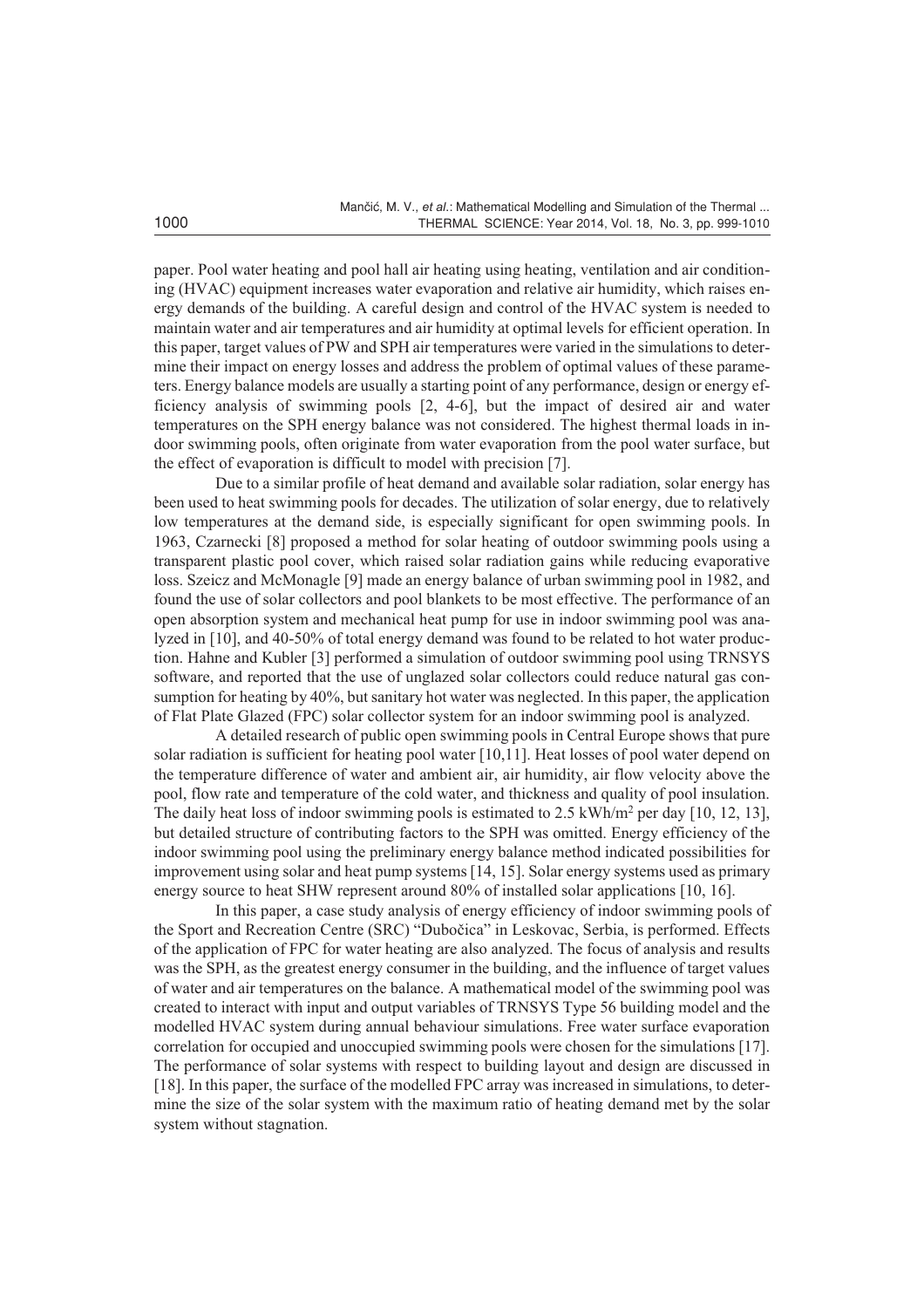#### **Mathematical model of indoor swimming pools**

HVAC systems in indoor swimming pool buildings are designed to provide suitable thermal comfort conditions for pool users in the SPH areas. Indoor temperature is kept at relatively high levels (24-29 °C), creating conditions for significant evaporation rates from the pool water surface.

Main contributors to the energy losses of an indoor SPH are (fig. 1): conduction through the pool walls  $Q_{cond}$ , convection from the pool surface  $Q_{conv}$ , radiation from the pool thermal comfort conditions for pool users in the SPH areas. Indoor temperature is kept at relatively high levels (24-29 °C), creating conditions for significant evaporation rates from the pool water surface.<br>Main contribu water loss compensation, and heat flow rate from heating  $Q_{\text{aux}}$ .



**Figure 1. Swimming pool energy balance model scheme**

Conduction through the pool walls is usually negligibly small, unless the pool is above ground or in direct contact with cold groundwater, which is rare [3]. Convection from the pool surface is a function of temperature of the air in the SPH and air speed above the water surface. Radiation losses are more important for outdoor swimming pools [3], but can also occur as a consequence of long wave radiation exchange with indoor walls [19]. Evaporation heat losses contribute to as much as 50-60% of pool heating losses [20].

Energy balance of outdoor swimming pools [2, 3] is used to simulate the performance of different heating applications. The energy balance of indoor swimming pool presented in this paper is tailored to be used with TYPE 56 multi-zone building model, from TRNSYS 17 component model library. It uses output variables for pool hall air properties, and wall temperatures for each time step of the simulation, and interacts with the modelled HVAC system inputs, to contribute to air properties in the pool hall zone.

It is assumed that PW is ideally mixed and that the fluid is incompressible. Water density and conductivity are considered constant. A balance model of an indoor swimming pool presented in [5], takes into account air infiltration losses of the SPH and outside air intake, but it neglects radiation heat transfer and losses due to fresh water supply. constant. A balance model of an indoor swimming pool<br>
i infiltration losses of the SPH and outside air intake, but it<br>
sses due to fresh water supply.<br>
PW over time  $\tau$  can be calculated as:<br>  $\dot{Q}_{\text{aux}} - (\dot{Q}_{\text{fw}} + Q_{\text{$ 

The temperature change of PW over time  $\tau$  can be calculated as:

$$
\rho_{\rm w} c_{\rm pw} V_{\rm p} \frac{\mathrm{d}T}{\mathrm{d}\tau} = \dot{Q}_{\rm aux} - (\dot{Q}_{\rm fw} + Q_{\rm evap} + Q_{\rm conv} + Q_{\rm rad})
$$
 (1

Evaporation heat losses are proportional to the flow of water evaporated from the  $\rho_w c_{pw} V_p \frac{dT}{d\tau} = \dot{Q}_{aux} - (\dot{Q}_{fw} + Q_{evap} + Q_{conv} + Q_{rad})$  (1)<br>Evaporation heat losses are proportional to the flow of water evaporated from the<br>swimming pool water surface:  $Q_{evap} = A_p q_{evap} = A_p \dot{E}r$  (2) swimming pool water surface:<br>  $Q_{\text{evap}} = A_p q_{\text{evap}} = A_p \dot{E}r$ <br>
where  $\dot{E}$  is the mass flow rate of evaporated water and *r* – the latent heat of evaporation.

$$
Q_{\text{evap}} = A_p q_{\text{evap}} = A_p E r \tag{2}
$$

Heat transfer by convection from the water surface per unit surface area can be written as:

$$
Q_{\text{conv}} = A_{\text{p}} q_{\text{conv}} = A_{\text{p}} \alpha (T_{\text{w}} - T_{\text{air}})
$$
 (3)

where  $\alpha$  is the convective heat transfer coefficient,  $T_w$  – the temperature of the pool water and  $T_{\text{air}}$  – the indoor air temperature in the pool hall. Convective heat transfer coefficient can be expressed as [2]: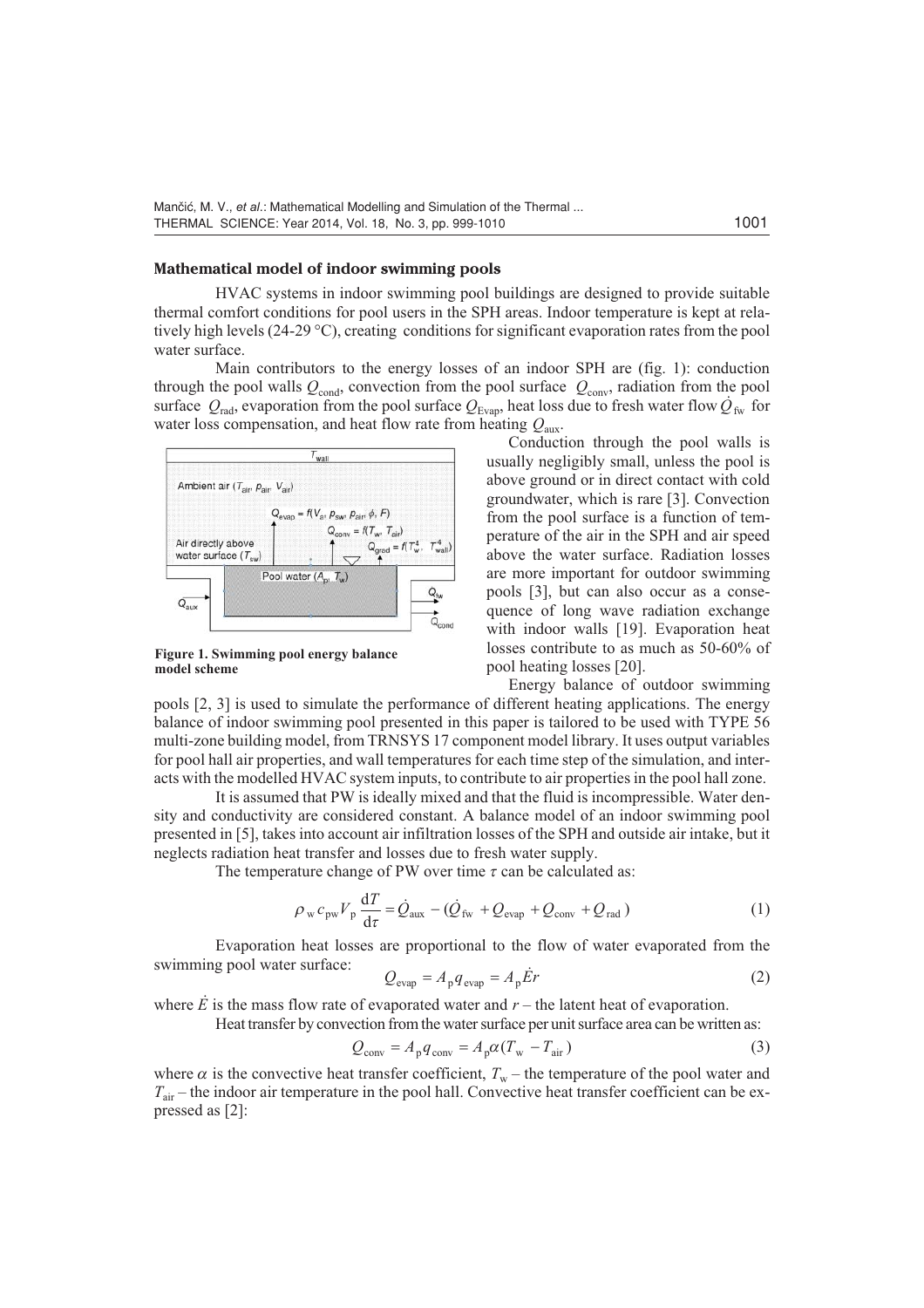$$
\alpha = 2.8 + 3.0 V_{\text{air}} \tag{4}
$$

where  $V_{\text{air}}$  stands for the air velocity above the water surface.

Radiation losses to the sky calculated according to Stefan-Boltzmann law for outdoor swimming pools are considered in [2, 3]. The proposed indoor swimming pool model takes into account heat transfer by long-wave radiation exchange with pool hall walls [21], given per unit of pool area:

$$
Q_{rad} = A_p q_{rad} = A_p \varepsilon \sigma (T_w^4 - T_{wall}^4)
$$
 (5)

where  $\varepsilon$  [-] is the emissivity average,  $\sigma$  – the Stefan-Boltzmann constant ( $\sigma$  = 5.67·10<sup>-8</sup>

 $Wm^{-2}K^{-4}$ ), and  $T_{wall}$  – the temperature of the wall surface.<br>The proposed swimming pool water assumes a co<br>rated water mass and waste water losses in the water treat<br>water supply. Heat loss caused by supply of fresh wa The proposed swimming pool water assumes a constant water level in the pool. Evaporated water mass and waste water losses in the water treatment plant are compensated by fresh water supply. Heat loss caused by supply of fresh water with lower temperature than that of the fure of the wall surface.<br>
pool water assumes a cons<br>
losses in the water treatme<br>
supply of fresh water with<br>  $\dot{Q}_{f_w} = \dot{m}_{f_w} c_{p_w} (T_w - T_{f_w})$ 

$$
\dot{Q}_{\text{fw}} = \dot{m}_{\text{fw}} c_{\text{pw}} \left( T_{\text{w}} - T_{\text{fw}} \right) \tag{6}
$$

The pool heat losses must be compensated by heat gains. Direct solar irradiation on the face is considered in [3, 21] for outdoor swimming pools. Heat gains from solar colleconsidered in [3], and heat pump heating system water surface is considered in [3, 21] for outdoor swimming pools. Heat gains from solar collectors are considered in [3], and heat pump heating system in [6]. Heat gains from auxiliary heating equipment to the swimming pool can be expressed as:

$$
\dot{Q}_{\text{aux}} = \dot{m}_{\text{aux}} c_{\text{pw}} \left( T_{\text{w}} - T_{\text{aux}} \right) \tag{7}
$$

where  $\dot{m}_{\text{aux}}$  is the mass flow rate supplied by the auxiliary heating equipment, and  $T_{\text{aux}}$  – the temperature water supplied for auxiliary heating.

# *Water evaporation from the pool water surface*

The phenomena of water evaporation from the free water surface of an indoor swimming pool is a significant contributor to the total energy balance of the pool building [22-25]. If the total pressure of humid air on the water surface, which is equal to the sum of the partial pressure of saturated water vapor at a given temperature and partial pressure of air, is greater than the saturation pressure of water vapor, then water evaporates only from its free surface. The high rate of occurrence of this particular phenomena in many technological applications, led to many correlations for predicting water evaporation rate from a free water surface to both still and moving air available in the literature [20-34]. Bowen [29] obtained a general solution to determine heat transfer by convection and evaporation from a water surface of an element of volume for three different conditions, where he first determined a model of vapour diffusion from a unit area. Water evaporation rate from a surface depends on flow regime (laminar or turbulent) which can be categorized according to the governing convection mechanism to free convection or forced convection. Most of the correlations are based on the Daltons theory, but there are also attempts of creating correlations based on the analogy between heat and mass transfer [22, 29], where a ratio between heat loss by conduction to heat loss by evaporation is determined. Even for detailed numerical simulations [30, 32] it is necessary to first determine the evaporation rate from water surface and the evaporation rate coefficient.

The first equation of evaporation from the free water surface was given by Dalton [26], when it was found to be proportional to the partial pressure difference of water vapor near the boundary surface  $p_{sw}$  and away from the surface  $p_a$ .

$$
-dE = K(p_{\rm sw} - p_{\rm air})dA_{\rm sw}
$$
\n(8)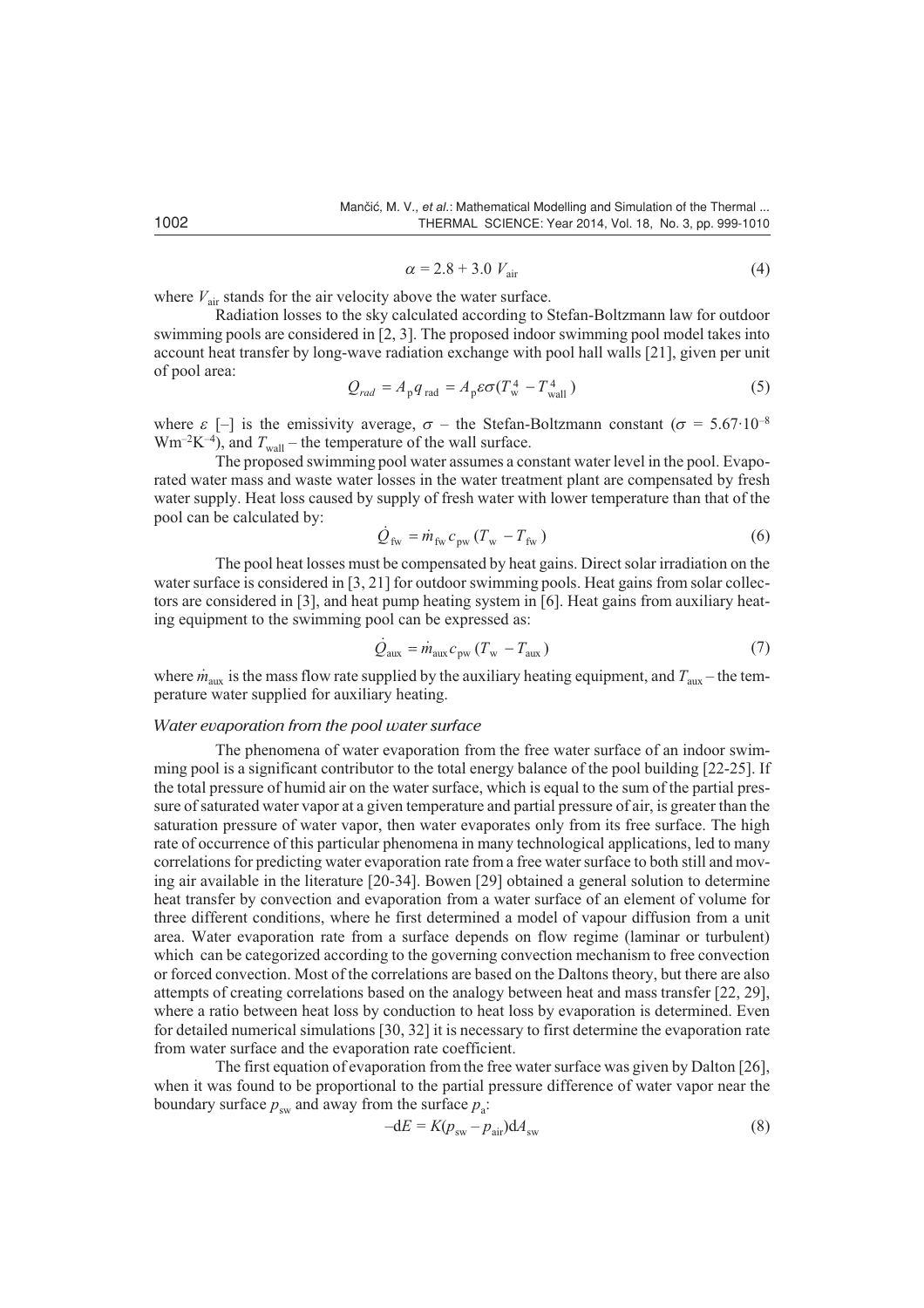where  $dA_{sw}$  is the element of evaporation surface,  $dE$  – the evaporation rate per unit time, and *K* – the coefficient affected by properties of air flow over the boundary water surface.

Most of the models are an effort to improve on Dalton's evaporation equation, acquired as mathematical approximation of evaporation coefficient using experimental data [23, 27, 28]. A review and comparison of mathematical models for predicting evaporation rates was done by Sartory [22], where the results obtained using evaporation models from literature showed a large scattering of the prediction results. A general mathematical representation of literature correlations for predicting evaporation rate from the free water surface can be written as [17]:

$$
E = \frac{C(A + BV_a)^n (p_{sw} - \phi p_{air})}{r}
$$
 (9)

Here, *A*, *B*, *C*, and *n* are the correlation constants usually acquired through experiment,  $V_{\text{air}}$  – the velocity of air over the water surface, *r* – the latent heat of evaporation of water, and  $\phi$ – the relative humidity of air. The term in the second bracket of eq. (9.) represents the vapour pressure difference between the saturated air directly above the pool surface and the pressure of the air in the space higher above the water level (*i. e*. pool hall air).

To improve energy efficiency of the building, evaporation rates should be kept at a reasonably low level, while maintaining thermal comfort for the swimmers in both water and pool hall space. Pool hall heating and ventilation equipment design guides [20] recommend setting 2-3 °C higher SPH air temperature over PW temperature, which was adopted for determining target values for the control system in the simulations in this paper.

Air velocity in indoor SPH originates from heating and ventilation equipment operation, and typically ranges from 0.035-0.2 m/s [20, 23, 30]. The field of air velocity over the indoor swimming PW body is not uniform but extremely complex, with variations in both intensity and direction as seen in results of a CFD simulation of a public swimming pool [30]. The nature of air flow over water surface in indoor swimming pools, affected by the Reynolds number and Sherwood number, has a strong influence on evaporation phenomena [31]. Other measurements indicate that the velocity values could be expected in the range from 0.035-0.5 m/s, but an average value of 0,15 m/s was found [23], similar to engineering standards which recommend adopting a value between 0.05-0.15 m/s for system design purposes [20].

A review of equations for determination of free water surface evaporation indicates a great disagreement between results of evaporation rates obtained by analyzed correlation models, which makes the choice of a right model difficult [22]. Sartori [22] compared results of equations for air velocity of 3 m/s, relative humidity of 100% and 45%, and water temperature in the range from 10-40 °C. These conditions are not a good match for the ones found in indoor swimming pools [5, 20, 23-25, 33] where: (1) PW temperature ranges between 24-29  $^{\circ}$ C, (2) air temperature is 1-3 °C higher than the PW temperature; (3) relative humidity ranges from 50% up to 80%, and (4) average air velocity ranges between 0.05-0.2 m/s. Experimental data corresponding to these conditions should be used to evaluate these models. The results obtained in a scaled chamber model of an indoor swimming pool using specially designed laboratory apparatus of Asdrubali [33] seem to best correspond to values of parameters commonly found in indoor swimming pools, and are used as such to evaluate evaporation rate results obtained using different correlations for unoccupied swimming pools [17]. Correlation constants for eq. (9) are chosen based on [17] providing results closest to the measured results of Asdrubali [33] for air velocities ranging from 0.05-0.17 m/s, and relative humidity from 50-70%. In this paper,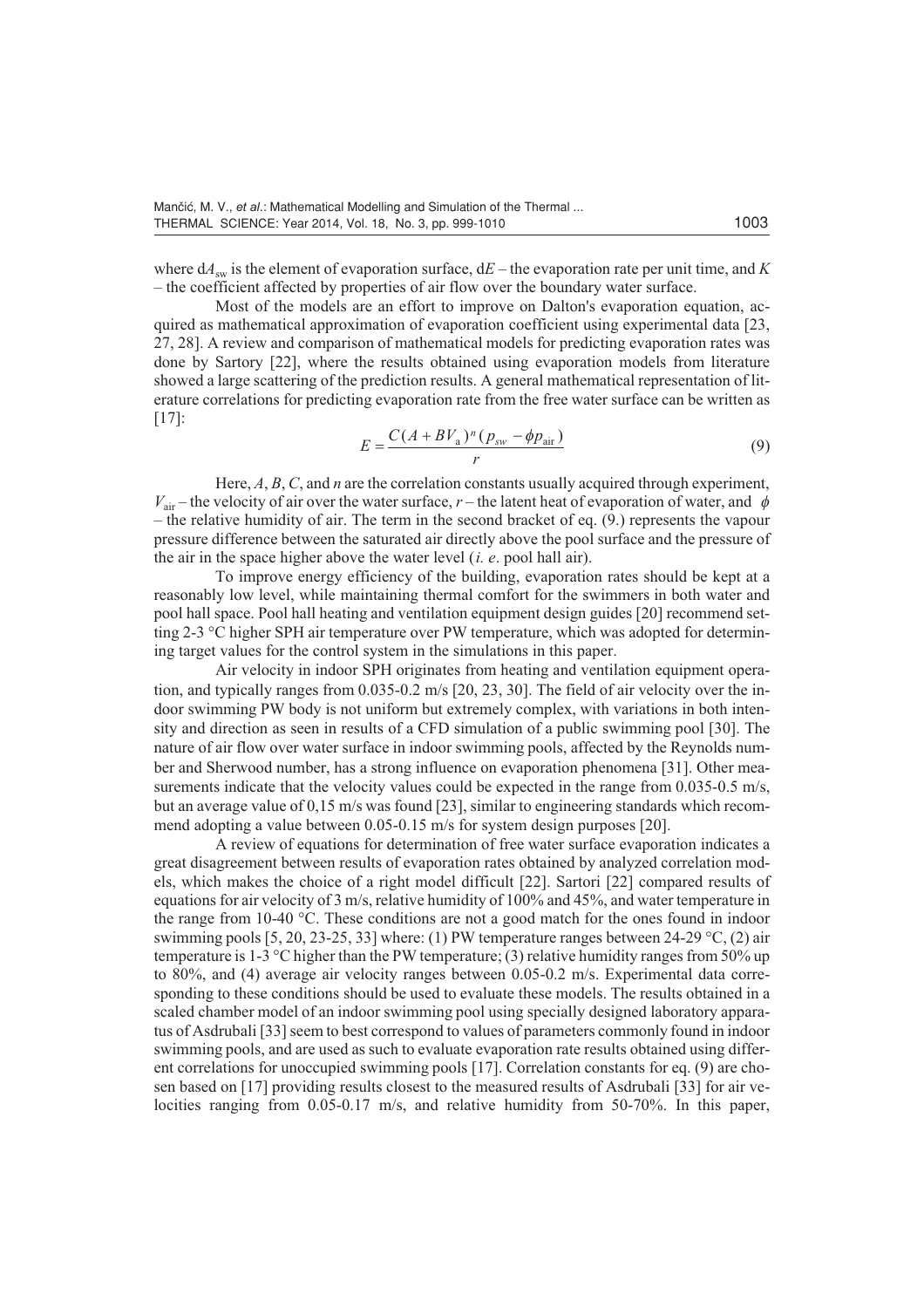evaporation rate for an unoccupied swimming pool is predicted using eq. (9). with the following constants:  $A = 0.0163$ ,  $B = 3.1$ ,  $C = 4.1$ , and  $n = 0$ ; chosen according to [17, 33].

### *Occupied swimming pools*

Evaporation from occupied swimming pools is much higher than that of unoccupied swimming pools [21, 24, 30]. There are several approaches and efforts aimed to account for the difference in evaporation rate of occupied pools. The differences in evaporation rates is related to the number of occupants, their activity, but also to the conditions of water and ambient air in the SPH determined by pool type. ASHRAE recommends using a correction factor ranging from 0.5 for residential pools to 1.0 for public pools with Carrier evaporation rate equation [20] for predicting evaporation rates of occupied swimming pools.

The following phenomena affect evaporation rates in occupied swimming pools: (1) disturbance of the water surface and formation of waves causes an increased water surface area  $(A<sub>ww</sub>)$  where the mass transfer takes place, (2) splashing and drip from the swimmers lead to a wet deck, which increases water surface area where the mass transfer occurs  $(A_{\text{sp}})$ , (3) wet bodies of swimmers are exposed to air resulting in additional increase of water-air surface area  $(A<sub>b</sub>)$ , with higher rates of evaporation than that of the pool surface due to higher body temperatures compared to PW temperature, and (4) sprays of water caused by activity of the occupants additionally increase the water-air contact surface area  $(A_{\rm sv})$ . If temperature variation of swimmer bodies is neglected, then the evaporation rate of occupied swimming pools can be calculated by multiplying the evaporation rate per unit of PW surface area with the increased water surface area of occupied swimming pools  $A_{pi}$ :

$$
A_{\rm pi} = A_{\rm p} + A_{\rm ww} + A_{\rm sp} + A_{\rm b} + A_{\rm ww} + A_{\rm sy}
$$
 (10)

Auer [21] presented a function of pool occupancy, with respect to pool opening and closing time but it is difficult to acquire surface values for eq. (12) using this model. To avoid difficulty of assuming these values, the pool occupancy factor is introduced as [24]:

$$
F = \frac{A_{\text{max}}}{\frac{A_{\text{p}}}{N}}
$$
(11)

where *N* is the number of occupants and  $A_{\text{max}}$  – the pool area per person at maximum pool occupancy. Smith *et al.* [35] proposed a formula for the occupied swimming pool as a function of pool occupancy factor based on correlation with test data. Biasin and Krumme [30] proposed their correlation for occupancy values between 0.1 and 0.7, but their correlation was influenced by evaporation from showers. Shah [24] proposed a model for occupancy factor larger than 0.1 and corrections of values of evaporation rates calculated for unoccupied swimming pools. In this paper, daily and monthly changes of the occupancy factor *F*, are modelled using TRNSYS Type 14. Evaporation rate of unoccupied swimming *E* pool is multiplied by a linear function of the occupancy factor  $F$ , to obtain the evaporation rate of the occupied swimming pool  $E_0$  [24]:

$$
E_0 = \begin{cases} E(33F + 1), & F < 0.1\\ E(13F + 12), & 0.1 \le F \le 0.1 \end{cases}
$$
(12)

#### **Simulation of indoor swimming pool**

In this paper, a case study of indoor swimming pools in the Sport and Recreation Centre "Dubočica" with 55000 users annually is analyzed. The total water surface of the PW area is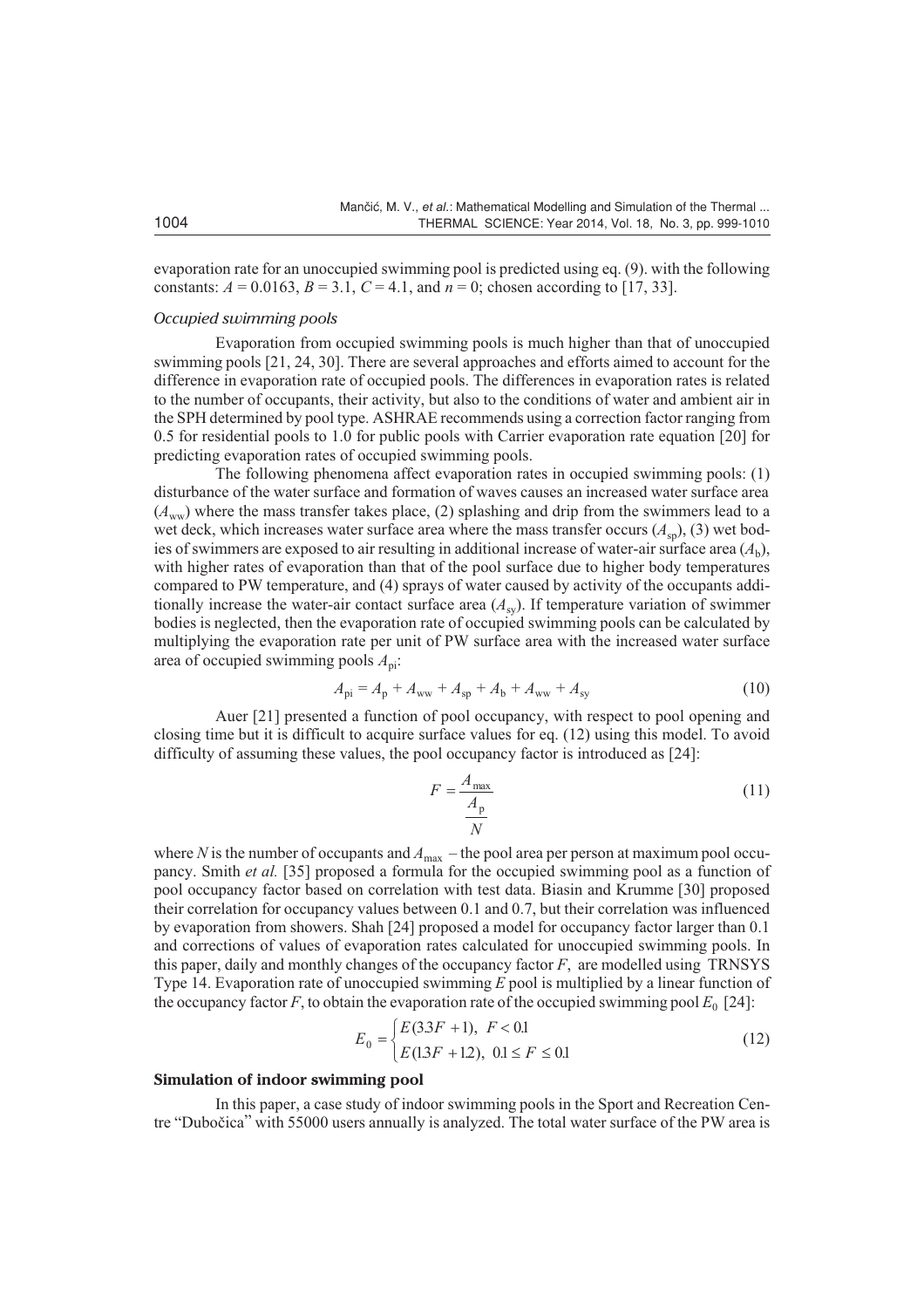1480 m2. Indoor thermal comfort conditions in the SPH and other rooms are achieved using an energy system with installed heat exchangers rated at around 3.35 MW in total [14, 17]. PW heating accounts for 45.08% of the total installed heat exchanger power, and heating and ventilation 31.93% [14, 17]. SHW heating represents only 4.33% of the installed heat exchanger capacity.

In this paper, the building was modelled as multi-zone in TRNSYS software, with typical masonry construction and 5 cm mineral wool insulation. The rooftop has a steel plate construction with 10 cm mineral wool insulation, and outside windows and doors have double glazing and metal frame. Most attention in the simulation was paid to the SPH, PW, and their interaction.

The mathematical model of the swimming pool presented in this paper, Type 56 model of the building and air distribution HVAC system was modelled to simulate the behaviour of the SPH. Partial pressure of saturated vapor is calculated as a function of temperature in the simula-



**Figure 2. Annual pool hall air and pool water temperature for different simulation scenarios**

tion [36]. The SPH is heated by an air duct system. Air velocity in the SPH was assumed constant and equal to 0.08 m/h. Air temperature in the SPH changed during the simulation, due to slow response of the control system and a large volume of air to be heated (fig. 2). The simulation was done with Meteonorm hourly weather data, which included mains water temperature used for fresh water supply. Annual change of ambient air temperature in the SPH and PW temperature change obtained by simulation is shown in fig. 2. The simulation indicated a demand for HVAC system operation and heating even in the summer which can be related to the highest number of visitors leading to higher SHW demands, but also SPH and PW losses (tab. 1, fig. 3). Raised heating demands in the summer justify solar thermal applications, as described in this paper. To determine the impact of pool losses and PW surface evaporation, SPH controller preset temperature  $(T_{\text{a,set}})$  was varied from 26 °C to 28 °C, while PW controller preset temperature was kept 1-3 °C lower (tab. 1). Annual energy balance of the SPH, showed that around 60% of energy was used for HVAC of the pool hall (tab. 1), around 20% for PW heating, and that the total SPH loss could be lowered by 10.3% just by adjusting SPH air and PW target temperatures in the control modules.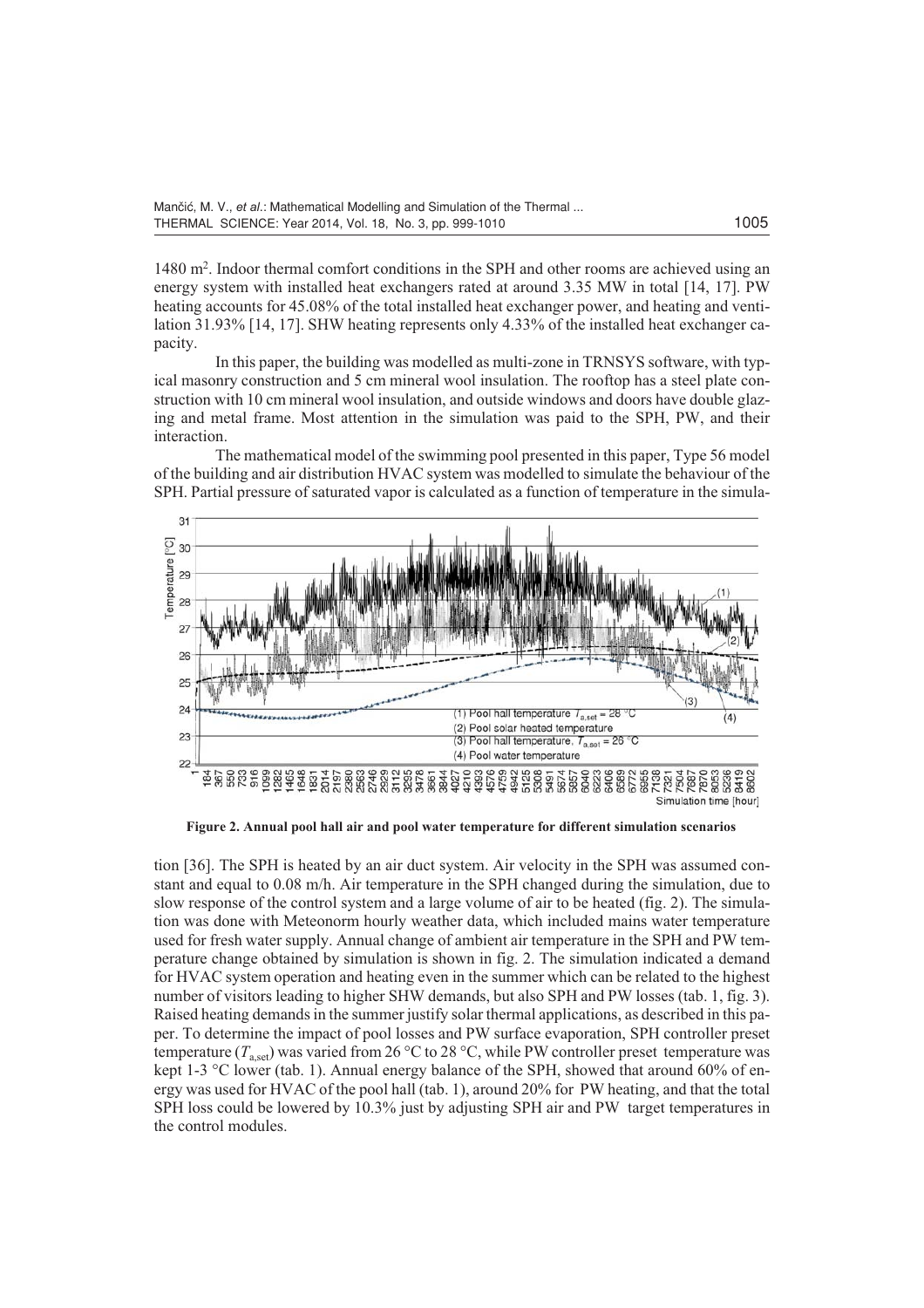| Tuble 11 Distribution of the pool hun loss |                 |                 |                 |                 |                                                                                                                                     |                 |                                                                                                                                                                                                       |  |  |  |  |
|--------------------------------------------|-----------------|-----------------|-----------------|-----------------|-------------------------------------------------------------------------------------------------------------------------------------|-----------------|-------------------------------------------------------------------------------------------------------------------------------------------------------------------------------------------------------|--|--|--|--|
|                                            | Unit            |                 |                 |                 | $T_w = 24 \text{ °C}$ $T_w = 25 \text{ °C}$ $T_w = 26 \text{ °C}$ $T_w = 24 \text{ °C}$ $T_w = 25 \text{ °C}$ $T_w = 26 \text{ °C}$ |                 | $T_{\text{air}} = 28 \text{ °C}$ $T_{\text{air}} = 28 \text{ °C}$ $T_{\text{air}} = 28 \text{ °C}$ $T_{\text{air}} = 26 \text{ °C}$ $T_{\text{air}} = 26 \text{ °C}$ $T_{\text{air}} = 26 \text{ °C}$ |  |  |  |  |
| Temperature<br>difference                  | $\rm ^{\circ}C$ | $\Lambda T = 4$ | $\Lambda T = 3$ | $\Lambda T = 2$ | $\Lambda T = 2$                                                                                                                     | $\Lambda T = 1$ | $\Lambda T = 0$                                                                                                                                                                                       |  |  |  |  |
| SHW heating                                | $\frac{0}{0}$   | 15.93           | 15.80           | 15.80           | 17.03                                                                                                                               | 17.23           | 16.94                                                                                                                                                                                                 |  |  |  |  |
| <b>PW</b> heating                          | $\frac{0}{0}$   | 21.20           | 21.34           | 21.34           | 22.12                                                                                                                               | 21.79           | 22.08                                                                                                                                                                                                 |  |  |  |  |
| HVAC of the SPH                            | $\frac{0}{0}$   | 62.86           | 62.86           | 62.86           | 60.85                                                                                                                               | 60.98           | 60.98                                                                                                                                                                                                 |  |  |  |  |
| Total SPH loss                             | MWh             | 95.4            | 94.5            | 92.4            | 87.4                                                                                                                                | 88.5            | 85.5                                                                                                                                                                                                  |  |  |  |  |

**Table 1. Distribution of the pool hall loss**

Annual simulated temperature change of SPH air with HVAC controller ambient air temperature  $(T_{\text{a set}})$  set to 26 °C and 28 °C, and the PW temperature when heated by the solar and auxiliary heating as well as just by solar heating are presented in fig. 2. The PW temperature difference with and without auxiliary heating applied, indicates that most of the pool heating demand could be met by the solar system. Solar energy alone may cover energy demands for PW heating for pools used for professional sport events and training, where PW water temperatures are preferred.

Evaporation pool  $(Q_{evan})$  loss is significantly larger than other losses, ranging from 46-54% of total PW loss (fig. 3). Simulations showed that pool loss by wall radiation  $(Q_{rad})$ could be neglected. Pool convection loss  $(Q_{\text{conv}})$  rose with increased temperature difference between SPH air and PW ranging from 4.7% to 15.9% of the total SPH loss. SPH losses increased with higher preset controller temperatures of both PW and SPH ambient air.



**Figure 3. Breakdown of pool losses, for different set point temperatures of ambient air (***T***air) and pool** water  $(T_w)$ 

| Collector surface gross area        | $\lceil m^2 \rceil$ | 301.20 | 331.32 | 361.44 | 391.56 |
|-------------------------------------|---------------------|--------|--------|--------|--------|
| $\parallel$ No. of solar collectors | $\frac{0}{0}$       | 120    | 132    | 144    | 156    |
| Solar PW heating                    | $\frac{0}{0}$       | 68.25  | 78.74  | 88.49  | 96.08  |
| Solar SHW heating                   | $\frac{0}{0}$       | 74.55  | 75.15  | 75.70  | 76.40  |
| Total solar heating ratio           | $\frac{0}{0}$       | 71.07  | 77.14  | 82.77  | 87.28  |

**Table 2. Ratio of energy supplied by the solar system in annual hot water demand**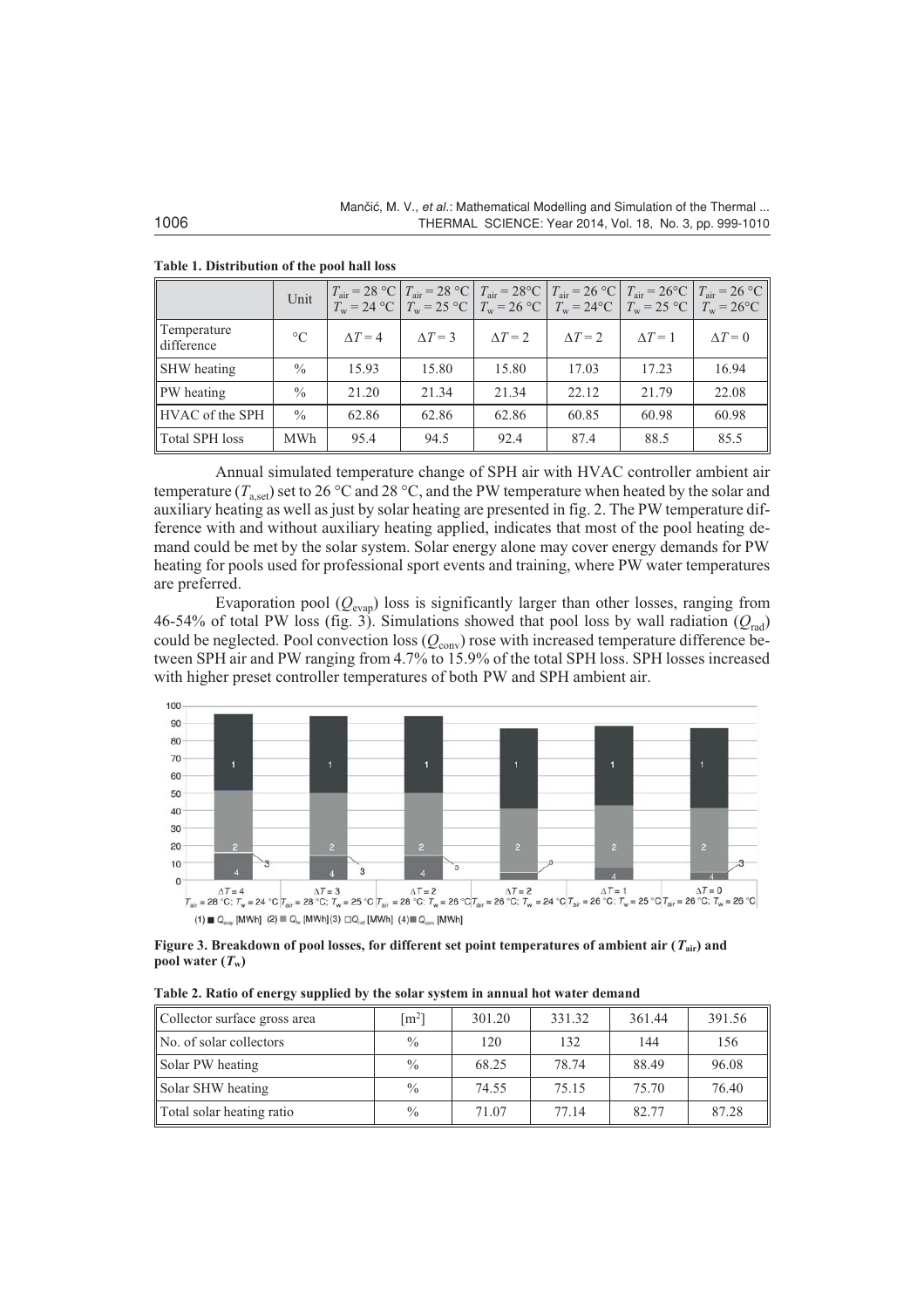According to the hot water demand profile, the maximum collector surface which could be used while avoiding collector stagnation was 391.56 m2, *i. e*. 156 collectors, which corresponds to 26.4% of the PW surface. The obtained PW temperature curve, presented in fig. 2. corresponds to the mentioned largest solar collector array area analyzed in the paper. The number of collectors was lowered, with a step of 12 collectors, to investigate effects and performance of the solar system (fig. 4). The ratio of hot water demand met by solar collectors is shown in tab. 2. The ratio of solar PW heating is higher than the ratio for solar SHW heating since PW heating was modelled as primary heat sink in the solar loop. The solar collector loop transfers heat first to PW via a heat exchanger, and then to the  $5 \text{ m}^3$  SHW boiler. When the PW reaches the preset temperature, the controller turns of hot water flow through to the swimming pool loop, and then hot water from the FPC array is used only for SHW heating. Both SHW boiler and swimming pool use auxiliary heat exchangers. SHW boiler water is mixed with the water from the mains, to simulate shower use. The output shower mixing temperature was set to 40 °C. SHW design load corresponds to 650 swimmers, which occurs only in the summer months and gradually decreases to a minimum of 10% of design load in the winter. The same trend of occupancy was used to account for monthly change of occupancy factor *F*.

The solar energy gain acquired using different total gross surface area of FPC (fig. 4), indicates correspondence with the summer heating demand. With the possibility of lower pool occupancy than assumed by this model, lower ratio of solar energy supply should be used for the solar system design and sizing, or additional heat storage and/or stagnation prevention system should be installed. Simulation results with lower FPC surface area are shown in fig. 4. Careful modelling of the demand side is an important factor for solar system sizing and simulation to avoid stagnation issues.



**Figure 4. Energy gain of analyzed gross surfaces of solar collector arrays**

## **Conclusions**

In this paper, an energy balance model of an indoor swimming pool was created to simulate annual energy demands of such buildings. A physical model of the pool was adopted and a corresponding mathematical model was presented. Correlation for predicting evaporative rate from the PW surface can greatly affect system sizing and building behaviour simulation.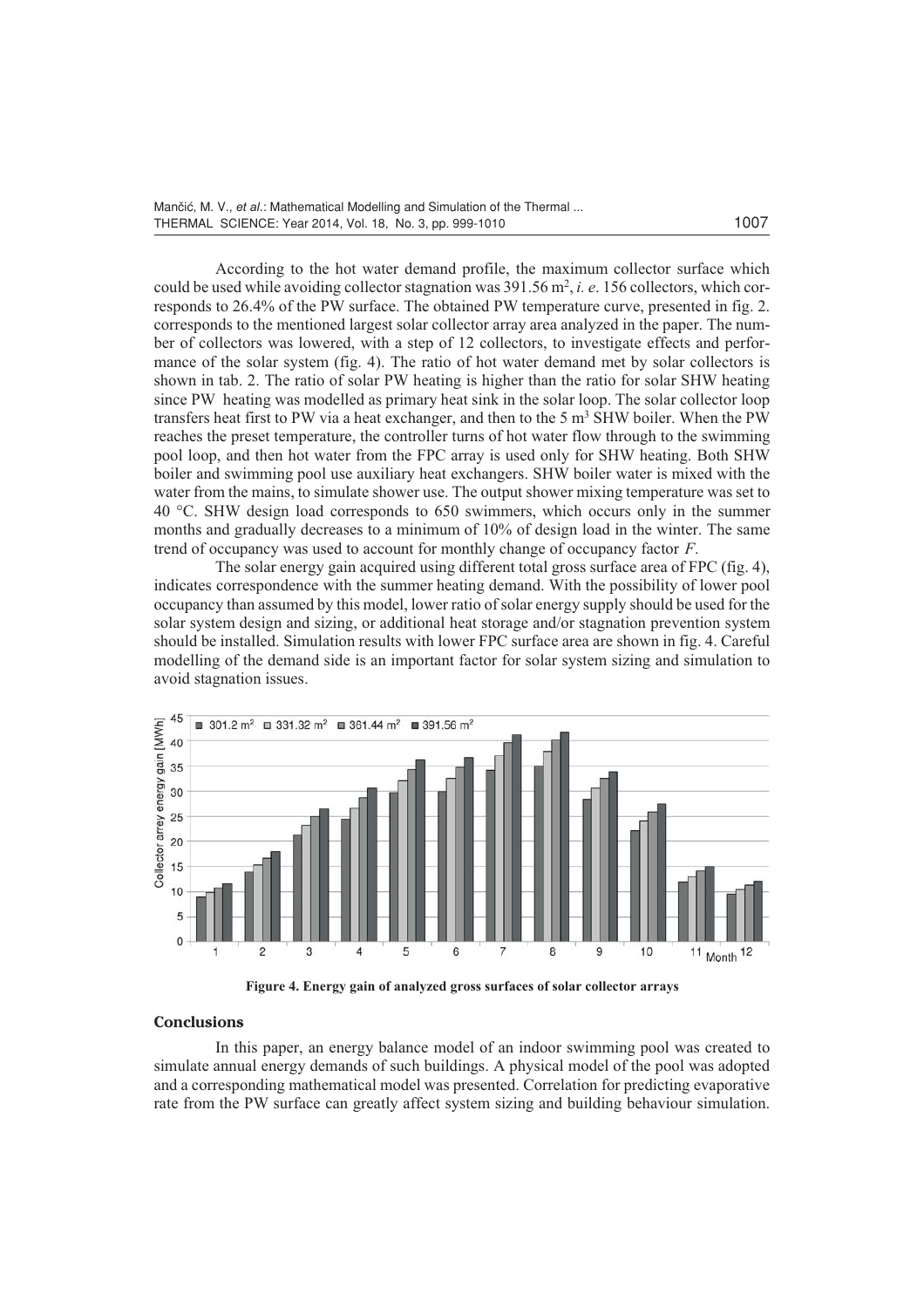For the best results, the evaporation model should be calibrated using the measured results from the object of interest.

A simulation of solar heated swimming pool was made using TRNSYS software and the mathematical model of the swimming pool described in the paper. Energy balance of the SPH, as the zone with greatest energy loss in the building, showed that SPH heating and ventilation accounts for around 60% of total SPH loss, while PW loss is around 22%. Preset controller temperatures of SPH air and PW were varied in the simulations. The pool energy loss rose with the increase in both SPH air and PW preset control temperatures, by as much as 10.3%. The evaporation loss had the highest values compared to other PW losses, ranging from 46-54% of the total PW loss, and the convective PW heat loss increased 2 times with the increase in preset temperature difference between SPH air and PW to 4 °C.

Precise modelling of annual heating demand is necessary for proper solar system sizing. A maximum solar collector area corresponding to 26.4% of the PW surface was obtained while avoiding stagnation with the assumed SHW demand profile. Due to the similarity of the solar energy gain profile and heat demand profile of the swimming pool, 71-87% of SHW and pool heat loss could be met using FPC. Due to low temperatures of PW modelled as primary heat sink in the solar loop, the ratio of pool heating demand met by the FPC was higher than the ratio for SHW ranging from 68-96%. A significant share of hot water demand can be met by solar thermal technologies but careful system design and sizing with proper demand side modelling is necessary to avoid stagnation issues.

# **Acknowledgment**

This paper was done within the framework of the project III 42006 – "Research and development of energy and environmentally highly effective polygeneration systems based on using renewable energy sources" (2011-2014), financed by the Ministry of Education, Science and Technological Development of the Republic of Serbia.

*Greek symbols*

### **Nomenclature**

| - specific heat of water, $[Jkg^{-1}K^{-1}]$<br>$[{\rm Wm}^{-2}{\rm K}^{-1}]$                                           |  |
|-------------------------------------------------------------------------------------------------------------------------|--|
| $\stackrel{C_{\rm pw}}{E}$<br>- evaporation rate, $[kgs^{-1}]$<br>$-$ density, [kgm <sup>-3</sup> ]                     |  |
| $\,F$<br>- pool occupancy factor<br><b>Subscripts</b><br>- partial pressure of water vapor in humid<br>$\boldsymbol{p}$ |  |
| air, [Pa]<br>- conduction<br>cond                                                                                       |  |
| $-$ heat flux, [W]<br>$\varrho$<br>- convection<br>conv                                                                 |  |
| - heat transfer per surface area, $\lceil Wm^{-1} \rceil$<br>q<br>$evap - evaporation$                                  |  |
| - latent heat of evaporation of water,<br>r<br>$f_{\rm W}$ – fresh water                                                |  |
| $[Jkg^{-1}]$<br>$-$ pool<br>p                                                                                           |  |
| T<br>- temperature, $[^{\circ}C]$<br>- radiation<br>rad                                                                 |  |
| $-$ velocity, $\lceil ms^{-1} \rceil$<br>V<br>$sw - at water surface$                                                   |  |
| - swimming pool volume, $[m^{-3}]$<br>$V_{\rm p}$<br>- wall, water<br>W                                                 |  |

#### **References**

- [1] Trianti-Stourna, E., *et al*., Energy Conservation Strategies for Sports Centers: Part B. Swimming Pools, *Energy and Buildings, 27* (1998), 2, pp. 123-135
- [2] Lam, C. J., Chan, W. W., Life Cycle Cost Analysis of Heat Pump Application for Hotel Swimming Pools, *Energy Conversion and Management, 42* (2001), 11, pp. 1299-1306
- [3] Hahne, E., Kubler, R., Monitoring and Simulation of the Thermal Performance of Solar Heated Outdoor Swimming Pools, *Solar Energy, 53* (1994), 1, pp. 9-19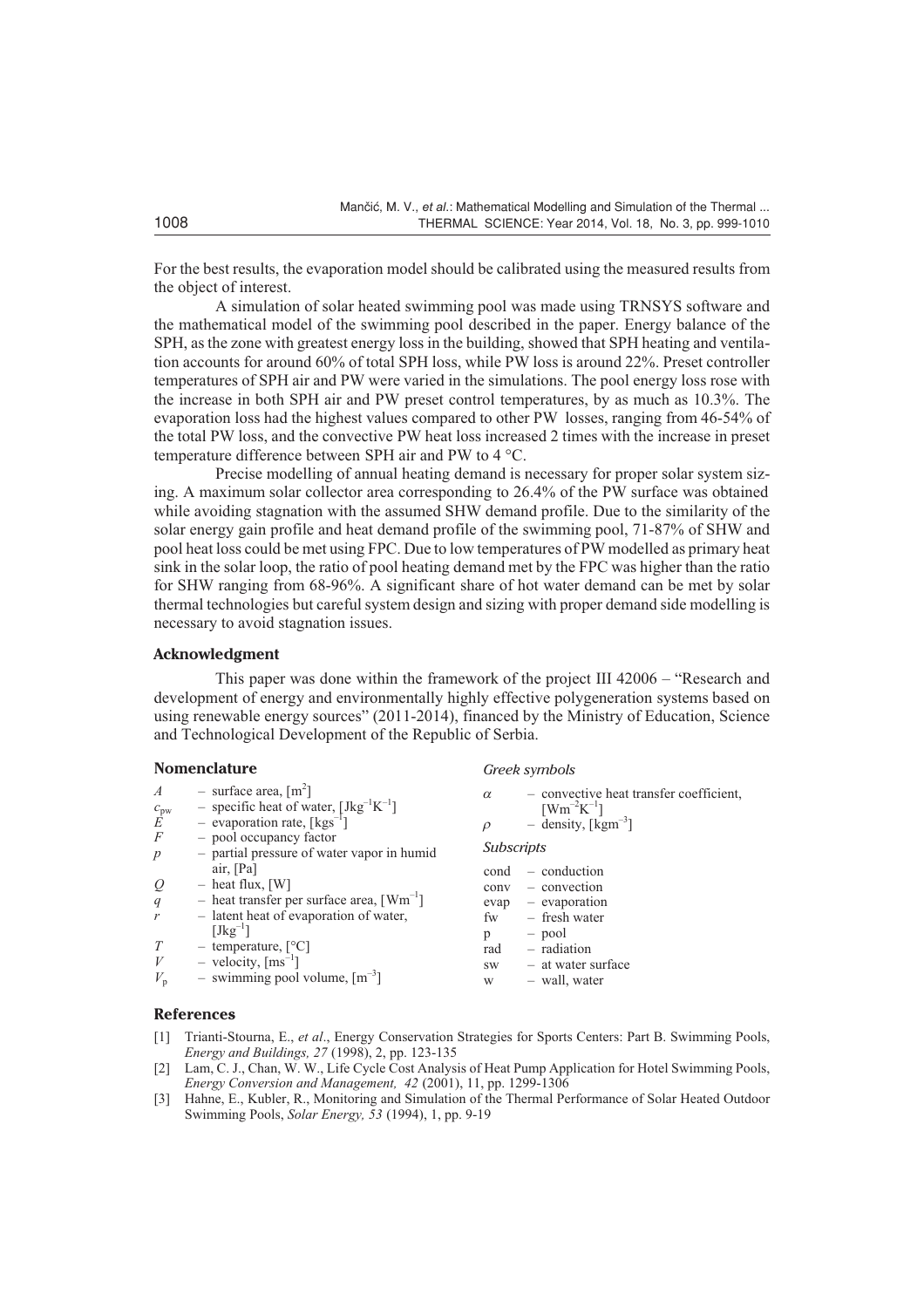Mančić, M. V., *et al.*: Mathematical Modelling and Simulation of the Thermal ... THERMAL SCIENCE: Year 2014, Vol. 18, No. 3, pp. 999-1010 1009

- [4] Li, Z., Heiselberg, P., CFD Simulations for Water Evaporation and Airflow Movement in Swimming Baths, Report for the project Optimization of Ventilation System in Swimming Bath, Aalborg University, Aalborg, Denmark, 2005
- [5] Sun, P., *et al.*, Analysis of Indoor Environmental Conditions and Heat Pump Energy Supply Systems in Indoor Swimming Pools, *Energy and Buildings, 43* (2011), 5, pp. 1071-1080
- [6] Lee, W. S., Kung, C. K., Optimization of Heat Pump System in Indoor Swimming Pool Using Particle Swarm Algorithm, *Applied Thermal Engineering, 28* (2008), 3, pp. 1647-1653
- [7] Asdrubali, F., A Scale Model to Evaluate Evaporation from Indoor Swimming Pools, *Energy and Buildings, 41* (2009), 3, pp. 311-319
- [8] Czarnecki, J. T., A Method of Heating Swimming Pools by Solar Energy, *Solar Energy, 7* (1963), 1, pp. 3-7
- [9] Szeic,z G., McMonagle, R. C., Heat Balance of Urban Swimming Pools, *Solar Energy, 30* (1983), 3, pp. 247-259
- [10] Ilić, S., Lepotić, B., Building Solar Heating Systems in Republic of Serbia (in Serbian), Ministry of Energy, Development and Environment, Report of the UNDP – United Nations Development Program, Belgrade, 2012
- [11] \*\*\*, Rehau Solect, System Design for Solar Thermal Technique, Technical information 897600 RS (in Serbian), Belgrade, 2010
- [12] Todorović, B., *Air Conditioning* (in Serbian), Association of Mechanical and Electrical Engineers and Technicians in Serbia, Belgrade, 1998
- [13] Recknagel, H., Sprenger, E., *Heating and Air Conditioning* (in Serbian), Gradjevinska knjiga, Belgrade, 1982
- [14] Živković, D., *et al.*, Analysis of Energy Efficiency of Indoor Swimming Pools Using the Energy Balance Method, *Proceedings*, 43th International Congress on Heating, Ventilation and Air Conditioning (KGH) Belgrade, 2012, pp. 289-299
- [15] Živković, D., *et al.*, Energy Efficiency Increasing of Indoor Swimming Pools Using Solar Technology, *Proceedings*, 16th Symposium on Thermal Science and Engineering of Serbia, SIMTERM2013, Sokobanja, Serbia, 2013
- [16] Biermayr, P., Weiss W., Potential of Solar Thermal in Europe, Report, AEE Institute for Sustainable Technologies, Vienna University of Technology, Report Prepared within the 6<sup>th</sup> Framework of the EU-funded project RESTMAC, REN/05/FP6EN/S07.58365
- [17] Mančić, M., *et al.*, Mathematical Models for Evaluating Evaporation Rates from Free Water Surface of Indoor Swimming Pools, *Proceedings*, 16<sup>th</sup> Symposium on Thermal Science and Engineering of Serbia, SIMTERM2013, Sokobanja, Serbia, 2013
- [18] Jovanović, G., et al., A Model of a Serbian Energy Efficient House for Decentralized Electricity Production, *Journal of Renewable and Sustainable Energy, 5* (2013), doi: 10.1063/1.4812997, http://dx.doi.org/10.1063/1.4812997
- [19] \*\*\*, Multizone Building Modeling with Type56 and TRNBuild, Solar Energy Laboratory, University of Wisconsin-Madison, Madison, Wis., USA, 2005
- [20] \*\*\*, *HVAC Application Handbook*, ASHRAE (American Society of Heating, Refrigeration and Air-Conditioning Engineers), Atlanta, Geo., USA, 1999
- [21] Auer, T., Assesment of an Indoor or Outdoor Swimming Pool, TRNSYS-TYPE 144, Transsolar, Energietechnik GMBH, 1996
- [22] Sartori, E., A Critical Review on Equations Employed for the Calculation of the Evaporation Rate from Free Water Surfaces, *Solar Energy, 68* (2000), 1, pp. 77-89
- [23] Smith, C. C., *et al*., Measurement and Analysis of Evaporation from an Inactive Outdoor Swimming Pool, *Solar Energy, 53* (1994), 1, pp. 3-7
- [24] Shah, M., Prediction of Evaporation from Occupied Indoor Swimming Pools, *Energy and Buildings, 35* (2003), 7, pp. 707-713
- [25] Shah, M., Improved Method for Calculating Evaporation from Indoor Water Pools, *Energy and Buildings, 49* (2012), 1, pp. 306-309
- [26] Dalton, J., Experimental Essays on the Constitution of Mixed Gases; on the Force of Steam or Vapor from Water and other Liquids in Different Temperatures, both in a Torricellian Vacuum and in Air; on Evaporation on the Expansion of Gasses by Heat. Mem. Manchester Liter, and Phil. Soc. 5-11, 535-606, 1802
- [27] Ruiz, E., Martinez P. J., Analysis of an Open-Air Swimming Pool Solar Heating System by Using an Experimentally Validated TRNSYS Model, *Solar Energy, 84* (2010), 1, pp. 116-123